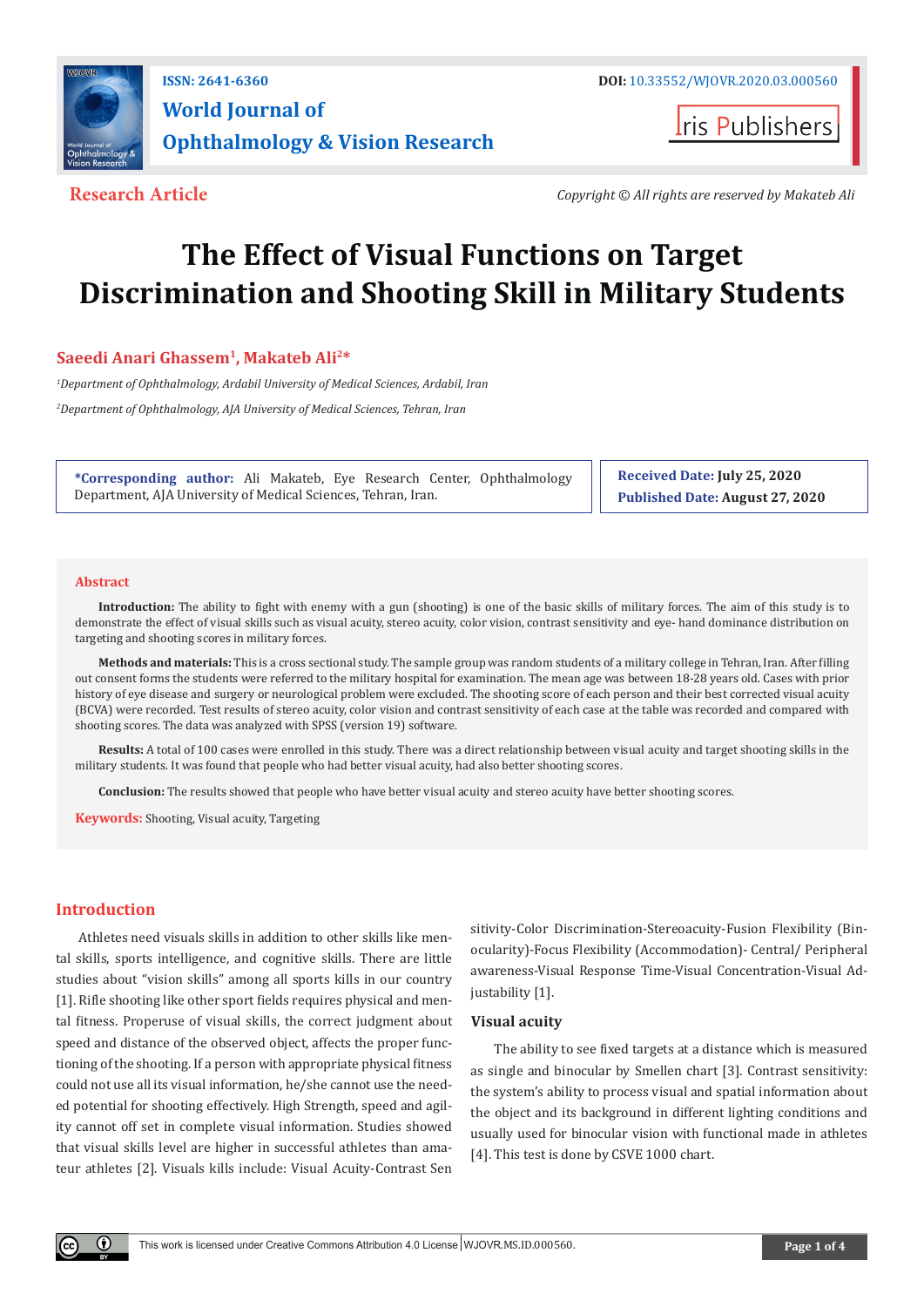# **Color vision**

The ability of color range distinction in shooting ability. D15 Frans worth test is used to test color vision [5].

## **Stereo-Acuity**

This test gives better data about coordination of both eyes. Since judgments about the spatial position are one of the important tasks of the shooter, evaluation of stereo-acuity seems logical in them. For this purpose, TNO Stereo test is used [6-8].

# **Ocular Dominance and Handedness and its effect on the performance of Shooter**

Roughly 60% of the population has been shown to be right-handed, 30% left-handed and 10% ambidextrous [9-13] Similarly approximately 67% of the population have been shown to have right eye dominance [14].

Originally, researchers thought that ocular dominance was related to handedness or foot dominance, especially as in both handedness and ocular dominance, there seems to be a strong predisposition towards favoring the right side of the body. Researchers have now agreed that while handedness and foot dominance have been found to be highly correlated with each other, they are neither in deceptive nor predictive of ocular dominance. Despite a vast amount of time and effort that has been invested in understanding the physiological basis of ocular dominance and its functional roles, little agreement between researchers has been reached [15-18]. Results showed a high performance of all visual skills in professional athletes (elite) and also recorded norms showed the importance of visual skills in the sports performance of an athlete [19].

In 2009, Hatch and colleagues examined the effect of visual acuity in targeting and shooting. The results of visual skills in targeting showed that some skills such as visual acuity, contrast sensitivity, stereo acuity, cooperation between the body and the eyes and the time of visual response are the most important skills in shooting [1].

In 2006, Buys and Ferreir did a study to prepare the norms with the aim of providing visual skills in professional athletes (elite) especially in shooting. The results showed that all elite athletes has a superior visual system [20]. The aim of each visual assessment is to provide the best conditions that cause best visual function for activities of daily living. The athletic fitness and healthy vision of the army forces are very important in their sport skills. The aim of this study was to show the effect of visual skills such as visual acuity, stereo acuity, color vision, contrast sensitivity and eye-hand dominant distribution on targeting and shooting skills in the army forces.

# **Materials and Methods**

100 military students of a college in Tehran, Iran were selected randomly and enrolled in this study. After filling the consent form, they refer red to military hospital for examination. The mean age was between 18-28 years old. Cases with any history of eye disease and surgery or neurological problem were excluded. The scores of shooting of each case and their best corrected visual were recorded. Test results of each case at the table was recorded and compared with shooting scores. Participants were truly familiar with G3 rifle 20 bullets which were given to them for test. Total scores calculated from 100 for ease of statistical analyses. The results of each visual test were recorded in a special question naire. The visual test results were compared with the shooting scores. Measured Visual Skills were:

1-Static visual acuity: It was measured in monocular and binocular position by Smeller chart. Visual acuity range was 10/ 20 to 20/ 200.

2-Stereo- acuity was measured by TNO Stereo test.

3-Contrast sensitivity (high myopic) was performed in 10. 6 lux with CSVE 1000 chart

4-Colorvision: D15FQXG3YzHBdnscohjWesugYoyTV45SQRwnas the arrange ment test.

5-Eye dominance

The data analyzed by SPSS software version 19.

#### **Results**

A total of 100 participants were enrolled in this study. Recorded visual acuity of dominant eye in each group is shown in Table1. In the shooting stage, the scores of 32 participants were 80-100, 36 participant 60-80, 16 participant 40-60,8 participant 20-40,5 participant 10-20 and 3 participant was 0-10. Evaluating the eye-hand co-ordination showed 65 (65%) participant had right eye-hand dominance and 19(19%) participant had left.

The color vision test recognized 90 normal (90%), 4 participants with Protanopia/ protanomaly (4%), 5 participants with Deuteranopia/ deuteranomalia (5%), and 1 participant with Tritanopia/ tritanomaly (1%). In stereo-acuity test 65 participant (65%) had= 240 score and 35(35%) Participant had > 240.

Chi-square test showed that visual acuity had a significant relationship with shooting and targeting skills. It was found that people who have better visual acuity have better shooting. (X2=131.36, df=5, p<0/001) Table2. There was verse relationship between stereo- acuity and shooting skills. It means lower score of stereo-acuity test, better shooting skills. (p<0/001, r=-0/369). So, who had better stereo-acuity, had higher scores in shooting. The results showed that there is not a significant statistical relationship between shooting skills and color vision. (X2=9.17, df=15, p=0/7). It could be due to black and white target used for shooting. Also, there was not statistical relationship between eye-hand co-ordination and shooting skills but the participant with right eye-hand coordination had better scores. (p=0.96, z=-0.048). Table3. Contrast sensitivity test rec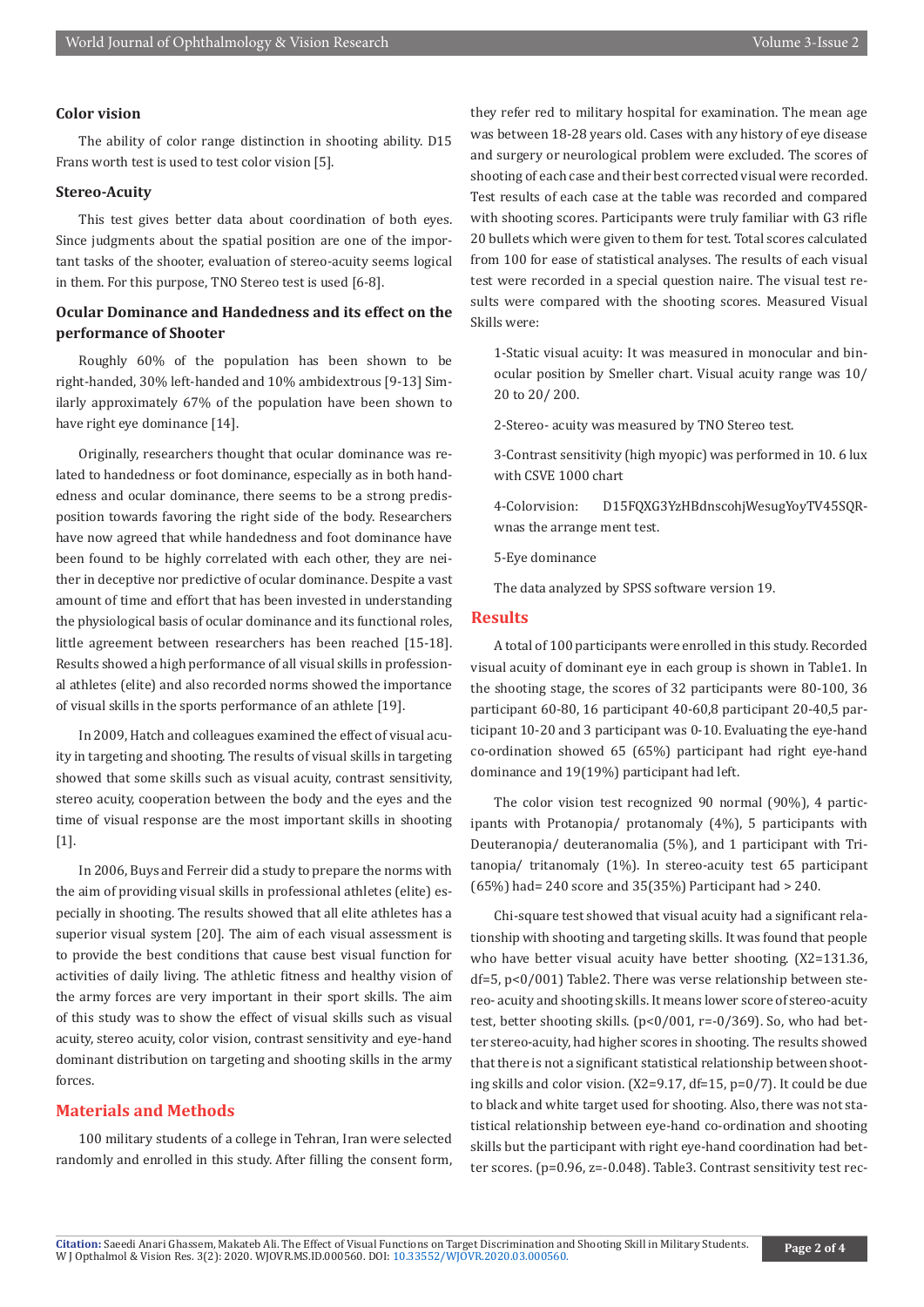ognized 43 participants (43%) with 1.95, 34 and 23 (34%and23%) with>2 and 1.8-1.9 correspondingly. The relationship between con-**Table 1**

trast sensitivity and shooting skills was not statistically significant.  $(p=0/11, r=0/29)$ .

| <b>Visual Acuity (BCVA)</b> | Frequency | Percent |
|-----------------------------|-----------|---------|
| $10-0ct$                    | 57        | 57%     |
| $10-Sep$                    | 22        | 22%     |
| 10-Aug                      | 8         | 8%      |
| $10$ -Jul                   |           | 3%      |
| $10$ -Jun                   |           | 5%      |
| 10-May                      |           | 5%      |

**Table 2:** Best corrected visual acuity relationship with shooting skills.

| visual Acuity | <b>Shooting Scores</b> |               |               |           |               |              | <b>Total</b> |
|---------------|------------------------|---------------|---------------|-----------|---------------|--------------|--------------|
|               | $0 - 10$               | 20-Oct        | 20-40         | $40 - 60$ | 60-80         | 80-100       |              |
|               |                        | $\mathcal{L}$ | $\Omega$      | $\Omega$  | $\Omega$      | $\Omega$     |              |
| 6             |                        | っ             | C.            | $\Omega$  | $\Omega$      | $\Omega$     |              |
|               |                        |               | 3             |           | $\Omega$      | $\theta$     |              |
| 8             |                        |               | $\mathcal{D}$ | 4         | $\mathcal{D}$ | $\mathbf{0}$ | 8            |
| 9             |                        |               | $\Omega$      | ຳ         | 14            | 6            | 22           |
| 10            |                        |               | $\Omega$      | 11        | 19            | 27           | 57           |
| Total         |                        |               | 7             | 17        | 35            | 33           | 100          |

**Table 3:** Eye- hand coordination and shooting scores.

| <b>Shooting Scores</b>                 | <b>Shooting Scores</b> |    |    |    |    |     |     |
|----------------------------------------|------------------------|----|----|----|----|-----|-----|
| Eye-hand Dominance                     | 10                     | 20 | 40 | 60 | 80 | 100 | 65  |
| Right Eye and hand dominancy           |                        |    | h  | 12 | 18 | 23  | 19  |
| Left Eye and hand dominancy            |                        |    |    | 4  | 8  |     |     |
| Right eye with the left hand dominancy |                        |    |    |    | 3  |     |     |
| Left eye with the right hand dominancy |                        |    |    |    | h  |     | 100 |
| Total                                  |                        |    |    | 17 | 35 | 33  | ხ5  |

### **Discussion**

This cross-sectional study assessed the effect of visual skills such as visual acuity, stereo-acuity, color vision, contrast sensitivity and eye-hand coordination in targeting and shooting skills in military forces. According to the results of this study the people who have better visual acuity would have better shooting scores. In Hatch study in 2009, the effect of visual acuity on targeting and shooting was studied. The study showed that people who have the visual acuity better than 0.2 LOGMAR are clearly more successful in targeting and shooting than whom with 0.7LOGMAR or worse. According to this study, America's Army considered minimum standard of 20/40 or better (BCVA) to identify the target [21].

Daniel J Garland explained that visual acuity refers to the ability to make Fine visual discriminations among objects in the visual field. Although it seems obvious that good visual acuity would enhances port performance buthow ever, Bauscher, Garner, and Martin reported a large percentage of athletes maintain high performance with in adequate visual acuity. Additional researchers have come to the same conclusion, suggesting visual acuity is not related

to athletic ability [22].

In our results, 72% of participants had right eye dominance. Also 32% of participants had eye-hand Coordination. Our results showed that the participants with right eye-hand dominance were more successful. Many studies surveyed the relationship between dominant eye and performance in various fields such as sports and education. Many of these studies found dominant eye as an important factor in determining the function al level but others showed no effect [23-26]. So, more studies are needed to show the effect of dominant eye in various functions.

The results of our study didn't show a significant relationship between color vision and shooting skills. The cause may be due to black and white target used for shooting. So, we can't consider a definite Statistical relationship between color vision and shooting skills.

The results of our study showed that stereo-acuity is better in participants who gained higher scores in shooting and vice versa. Several studies have suggested that better stereo acuity causes bet